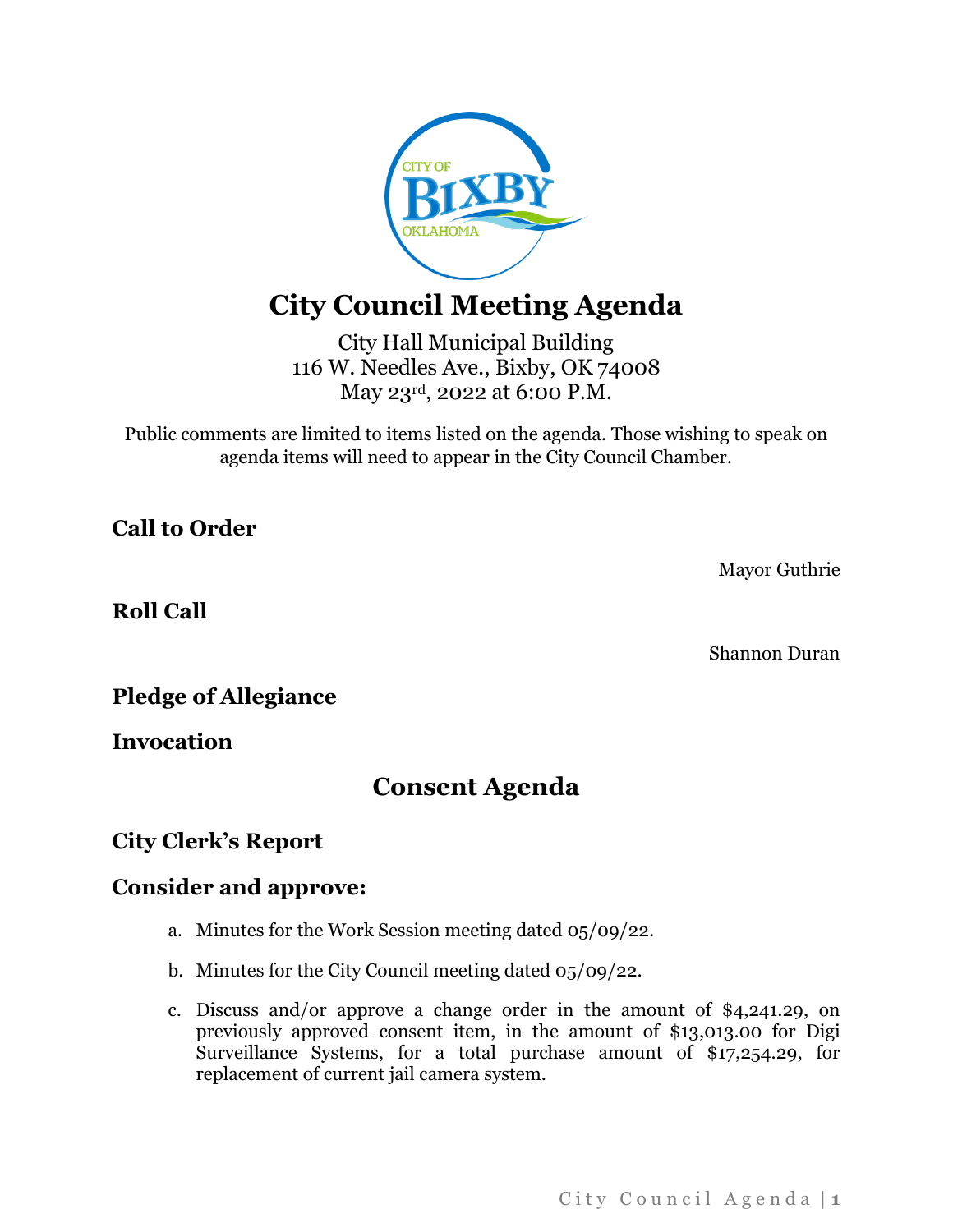- d. Consider and/or approve professional service agreement and purchase order to Crawford and Associates for FY-22 Financial Statement preparation and accounting assistance as needed in the amount of \$25,000 (General Fund portion).
- e. Resolution No. 2022-8, providing for the annual renewal, ratification and reaffirmation, in Fiscal Year 2022-2023, of a certain Security Agreement between the City of Bixby and the Bixby Public Works Authority, dated November 30, 2017.
- f. Consider and/or take action on purchasing unleaded gasoline for \$30,000 for the Police Department.
- g. Consider and/or approve purchase order to Oklahoma Municipal Assurance Group for renewal of City's general liability and automobile insurance for FY-23 in the amount of \$89,508.09 (City's portion of total bill – includes General Fund, Parks and Cemetery).
- h. Consider and/or approve purchase order to Oklahoma Municipal Assurance Group for renewal of City's property insurance in the amount of \$54,302.81 (City portion of total bill).
- i. Consider and/or approve 2023 Court Dates.
- j. Discuss and/or take action on a resolution to declare certain dates designated for Celebration & Holiday Observance in the city limits of Bixby.
- k. Consider and/or approve 2022-2023 Oklahoma Municipal League Service Fees in the amount of \$10,273.00 (City portion).
- l. Consider and/or take action on Memorandum of Understanding between City of Bixby and the Indian Nations Council of Government (INCOG) regarding the 911 system.
- m. Discuss and/or take action on purchasing unleaded gasoline for \$25,000.
- n. Approve renewing mowing contract with BOCA Outdoors for FY23 to mow R-O-W.
- o. Approve renewing mowing contract with Source One for FY23 to mow the Haikey Levee.
- p. Approve renewing mowing contract for FY23 to mow Bixby Cemetery.
- q. Approve renewing mowing contract with Precision Fencing for FY23 to mow Fry Creek channels, Bixby Creek channel, and R-O-W.
- r. Approve renewing mowing contract with Prodigy Lawn and Care for FY23 to mow R-O-W.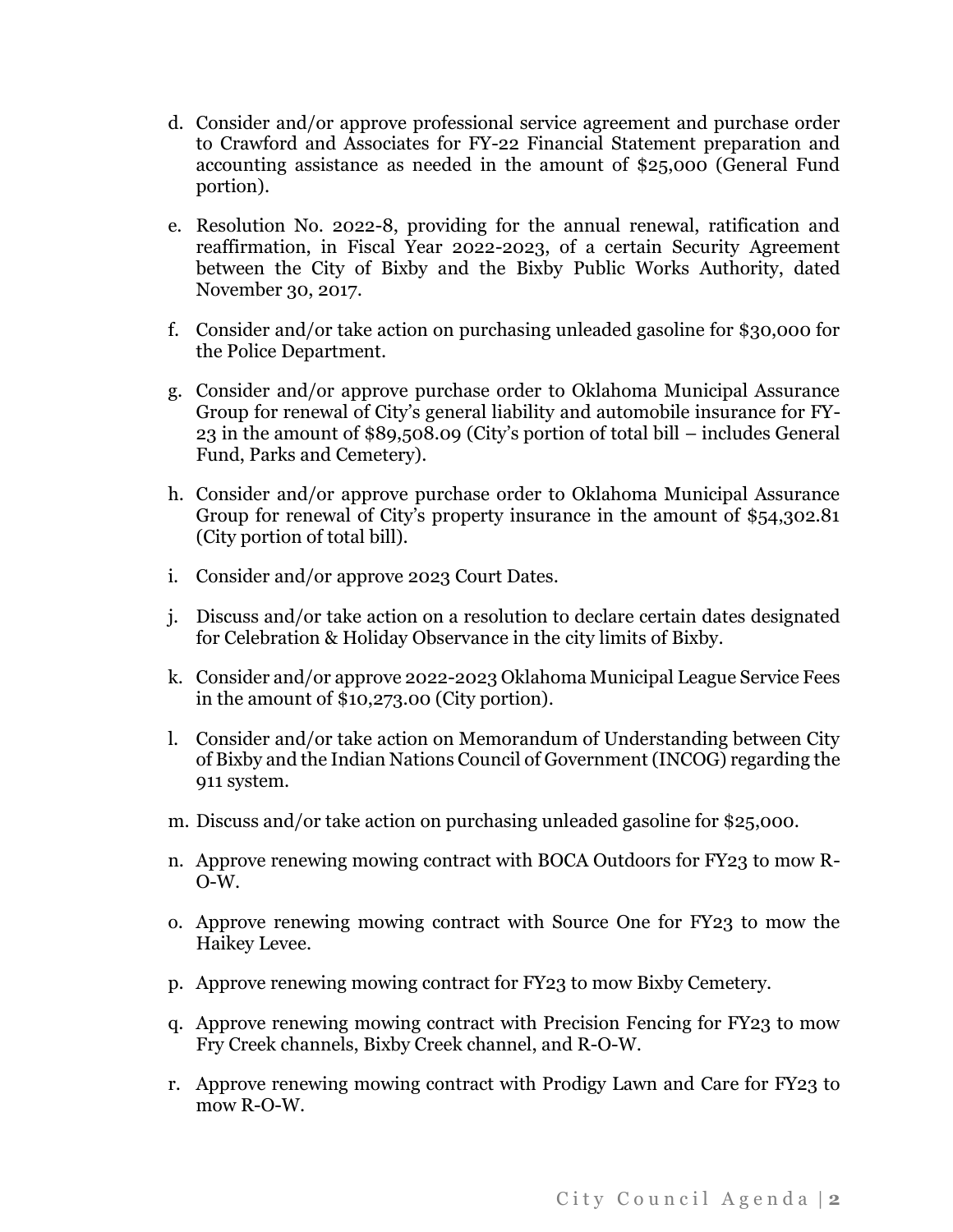- s. Discuss and/or take action to approve final acceptance of the CDBG Needles Storm Sewer and Sidewalk Project with a final contract amount of \$216,241.63.
- t. Approve permissive encroachment agreement on property located at 13935 S. 95th E Ave., Bixby, Ok.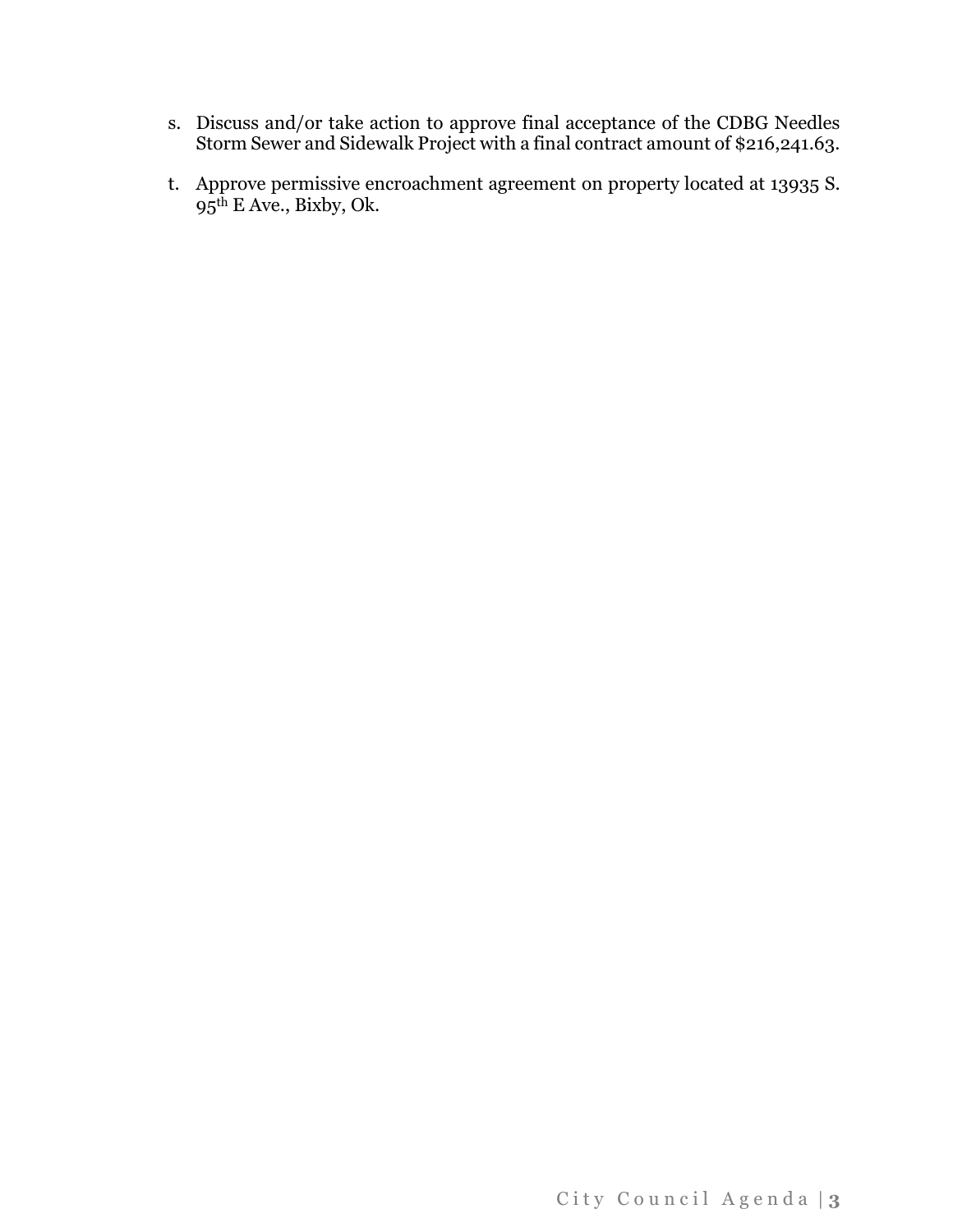## **Regular Agenda**

1. Public hearing to receive input on the FY-23 Budget.

Charles Barnes

2. Discussion and possible approval of Ordinance Number 2397. An ordinance amending the employee retirement system, defined contribution plan for the position of City Manager for the City of Bixby, Oklahoma by adopting a revised and restated retirement plan.

#### Charles Barnes

3. Discussion and possible approval of Ordinance Number 2398. An ordinance amending the employee retirement system, defined contribution special incentive plan for the position of City Manager for the City of Bixby, Oklahoma by adopting a revised and restated retirement plan.

Charles Barnes

4. Discussion and possible approval of Ordinance Number 2391, Bixby Comprehensive Plan Amendment (BXCP-22.01) to the Comprehensive Plan in the Southeast corner of East 151<sup>st</sup> Street South and Harvard Avenue, Section 21, Township 17N, Range 13E to reconfigure the Commercial Shopping area.

Donna Crawford

5. Discussion and possible action to declare an emergency regarding Ordinance Number 2391 making it effective immediately upon passage and approval.

Donna Crawford

6. Discussion and possible approval of Ordinance Number 2395, Bixby Zoning (BXZO-22.02), Rezoning for  $151<sup>st</sup>$  & Harvard, proposed amendment to a zoning district in the City of Bixby, from Commercial Shopping (CS) to Residential Single-Family (RS-3), to allow for a Residential Development in Bixby Planned Unit Development (BXPUD-22.04), containing 13 more or less acres at the Southeast corner of East 151st Street South and Harvard Avenue, Section 21, Township 17N, Range 13E.

Donna Crawford

7. Discussion and possible action to declare an emergency regarding Ordinance Number 2395 making it effective immediately upon passage and approval.

Donna Crawford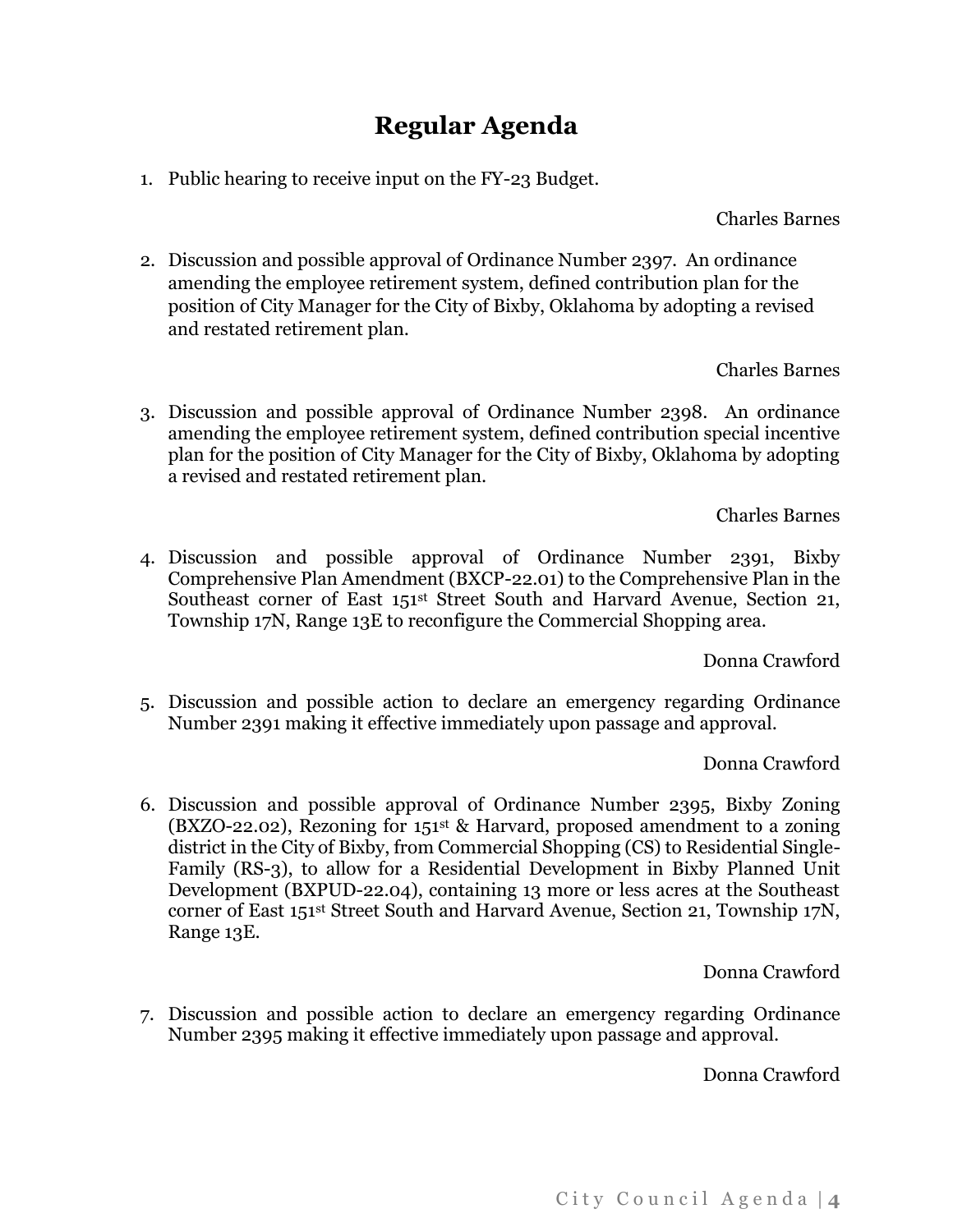8. Donna Crawford Discussion and possible approval of Ordinance Number 2392, Bixby Planned Unit Development-22.04 (BXPUD-22.04) for 151st & Harvard, containing Three (3) Development Areas, 31 acres, in the Southeast corner of East 151st Street South and Harvard Avenue, Section 21, Township 17N, Range 13E.

Donna Crawford

9. Discussion and possible action to declare an emergency regarding Ordinance Number 2392 making it effective immediately upon passage and approval.

Donna Crawford

10. Discussion and possible approval of Final Plat (BXPT- 20.08) Bixby Village. Located East 161<sup>st</sup> Street South between South Memorial Drive and South Mingo Road. Section 25, Township 17N, Range 13E.

Donna Crawford

11. Discussion and possible approval of the Preliminary Plat BXPT-22.09 Oral Roberts Ministries.

Donna Crawford

12. Discuss and/or take action on Utility Easement Dedication for Lot 4, Block 1, Village Ten Addition in Tulsa County, OK.

Justin Dowd

13. Discuss and/or take action on Utility Easement Dedication for Lots 5 and 6, Block 1, Village Ten Addition in Tulsa County, OK.

Justin Dowd

- 14. Motion to enter into Executive Session:
	- a. Discussion on negotiations and/or purchase for certain real property at 114 E. Breckenridge, owned by First Baptist Church of Bixby or successors, Oklahoma: Oklahoma Open Meeting Act, Title 25 Oklahoma Statutes, Section 307.B.3.
	- b. Discussion on negotiations and/or purchase for certain real property at 6 E. Breckenridge, owned by Bixby Properties, LLC, Oklahoma: Oklahoma Open Meeting Act, Title 25 Oklahoma Statutes, Section 307.B.3.
	- c. Discussion on negotiations and/or purchase for certain real property at 8453 E. 151st Street, owned by NMB Manufacturing, LLC Oklahoma: Oklahoma Open Meeting Act, Title 25 Oklahoma Statutes, Section 307.B.3.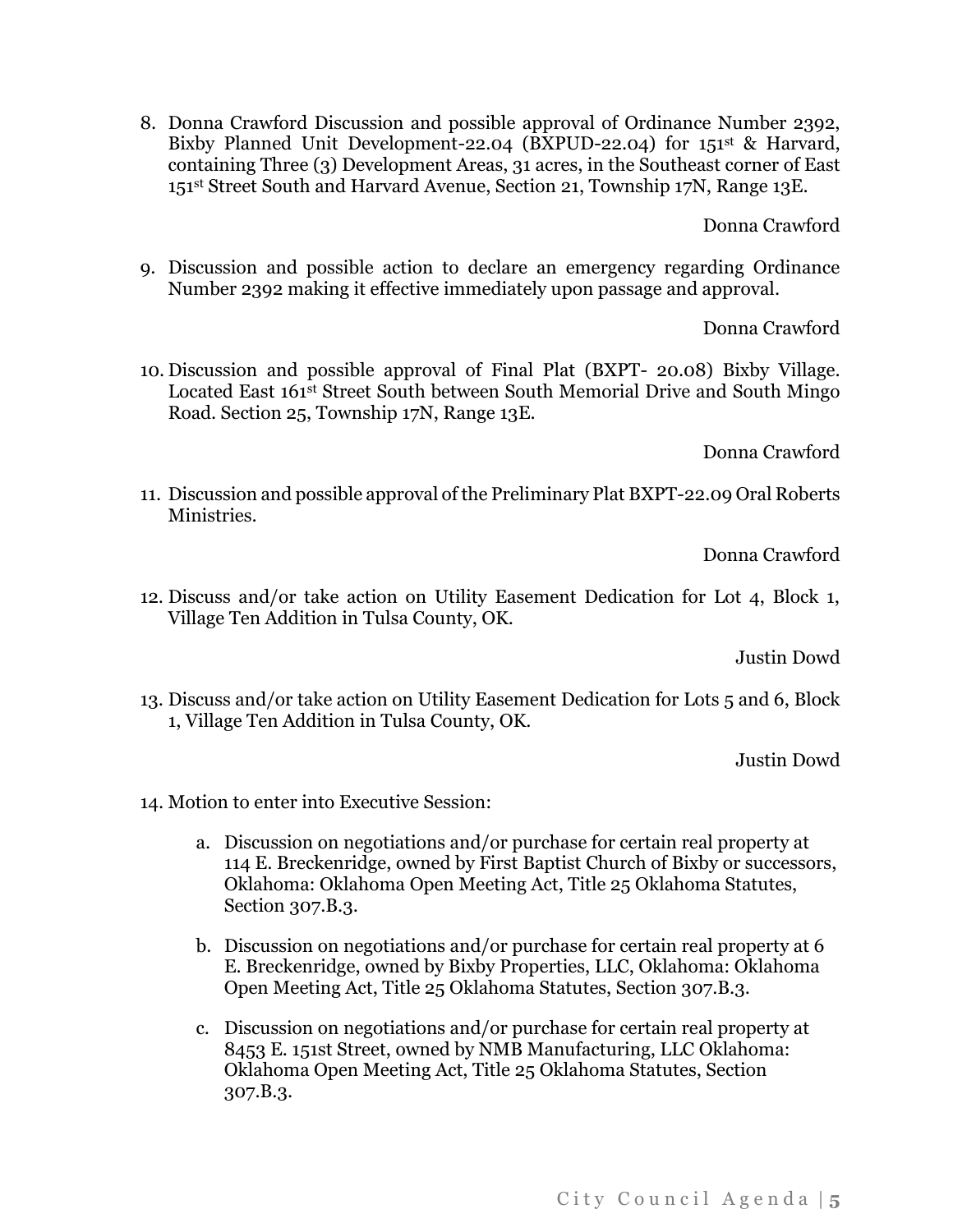- d. Discussion on property exchange negotiations for certain real property at approximately 151st Street and 63rd E. Ave. owned by Joey and Jackie Newton: Oklahoma Open Meeting Act, Title 25 Oklahoma Statutes, Section 307.B.3.
- e. Discussion on negotiations and/or purchase for certain real property at the north end of North Riverview Drive, owned by Roger Metcalf, et al: Oklahoma Open Meeting Act, Title 25 Oklahoma Statutes, Section 307.B.3.

Mayor Guthrie

15. Motion to exit executive session and reconvene in open session.

Mayor Guthrie

16. Consider and/or take action, if necessary, on the purchase of real property at 114 E. Breckenridge, owned by First Baptist Church of Bixby or successors.

Mayor Guthrie

17. Consider and/or take action, if necessary, on the purchase of real property at 6 E. Breckenridge, owned by Bixby Properties, LLC.

Mayor Guthrie

18. Consider and/or take action, if necessary, on the purchase of real property at 8453 E. 151st Street, owned by NMB Manufacturing, LLC Oklahoma.

Mayor Guthrie

19. Consider and/or take action, if necessary, on the purchase for certain real property at the north end of North Riverview Drive, owned by Roger Metcalf, et al.

Mayor Guthrie

20.Consider and/or take action, if necessary, on property exchange negotiations for certain real property at approximately 151st Street and 63rd E. Ave. owned by Joey and Jackie Newton.

Mayor Guthrie

21. City Manager's Report

Jared Cottle

22.New Business

#### Mayor or Vice-Mayor

City Council Agenda | 6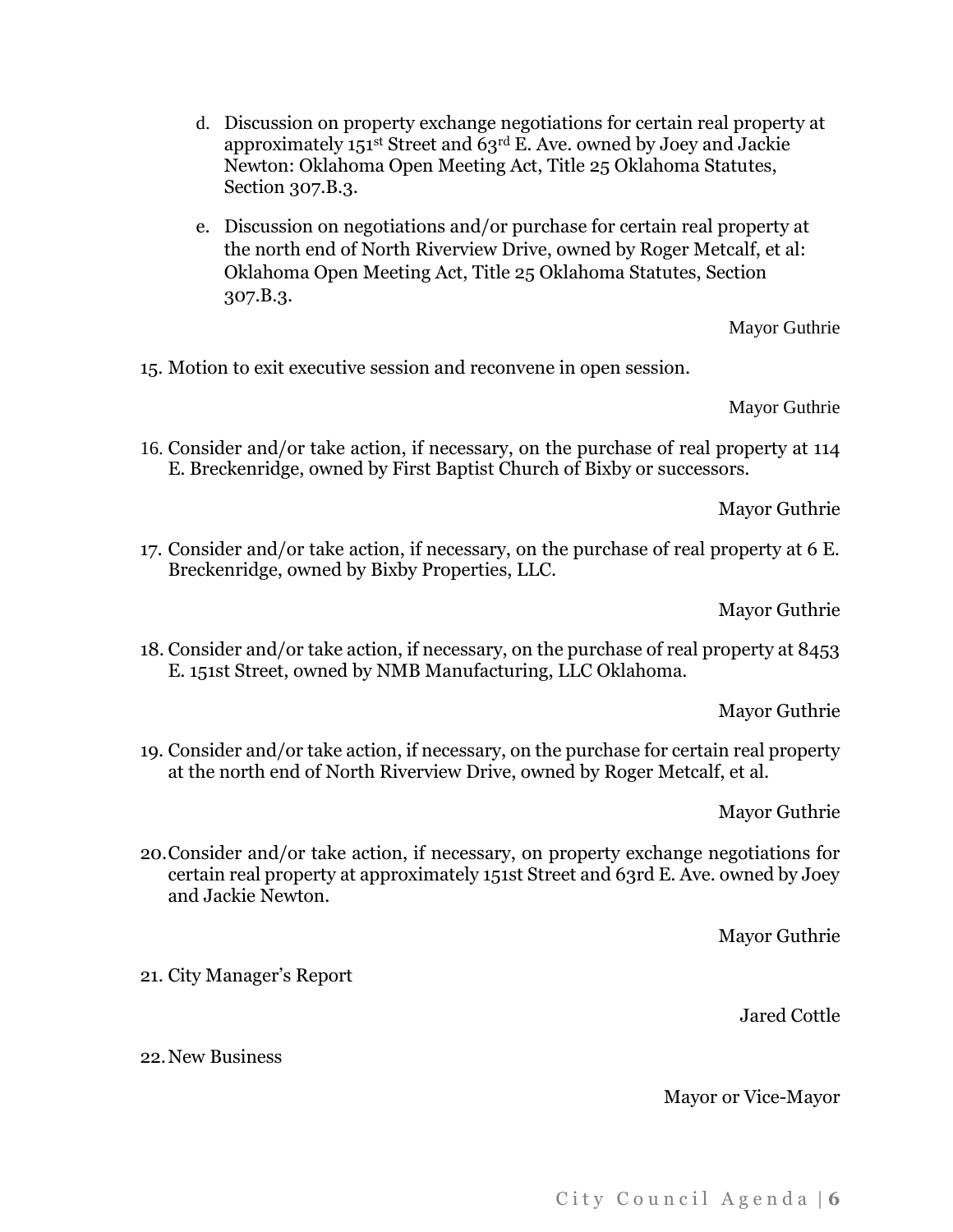23.Adjournment

Mayor or Vice-Mayor

## **Notice of Posting**

This Notice and Agenda was posted on the bulletin board this day of May 20<sup>th</sup>, 2022, on or before 6:00 p.m., at City Hall, 116 W. Needles Bixby Oklahoma.

Respectfully Submitted

Shannon Duran City Clerk

## **For Special Accommodations**

Persons who require a special accommodation to participate in this meeting should contact City Clerk, Shannon Duran: 116 West Needles Avenue, Bixby, Oklahoma, 918- 366-4430 or email City Clerk, [Shannon Duran](mailto:sduran@bixbyok.gov) (sduran@bixbyok.gov), as far in advance as possible and preferably at least 48-hours before the date of the meeting. Persons using a Telecommunication Device for the Deaf may contact **Oklahoma Relay** at 1- 800-722-0353 and voice calls should be made to 1-800-522-8506 to communicate via telephone with hearing telephone users and vice versa.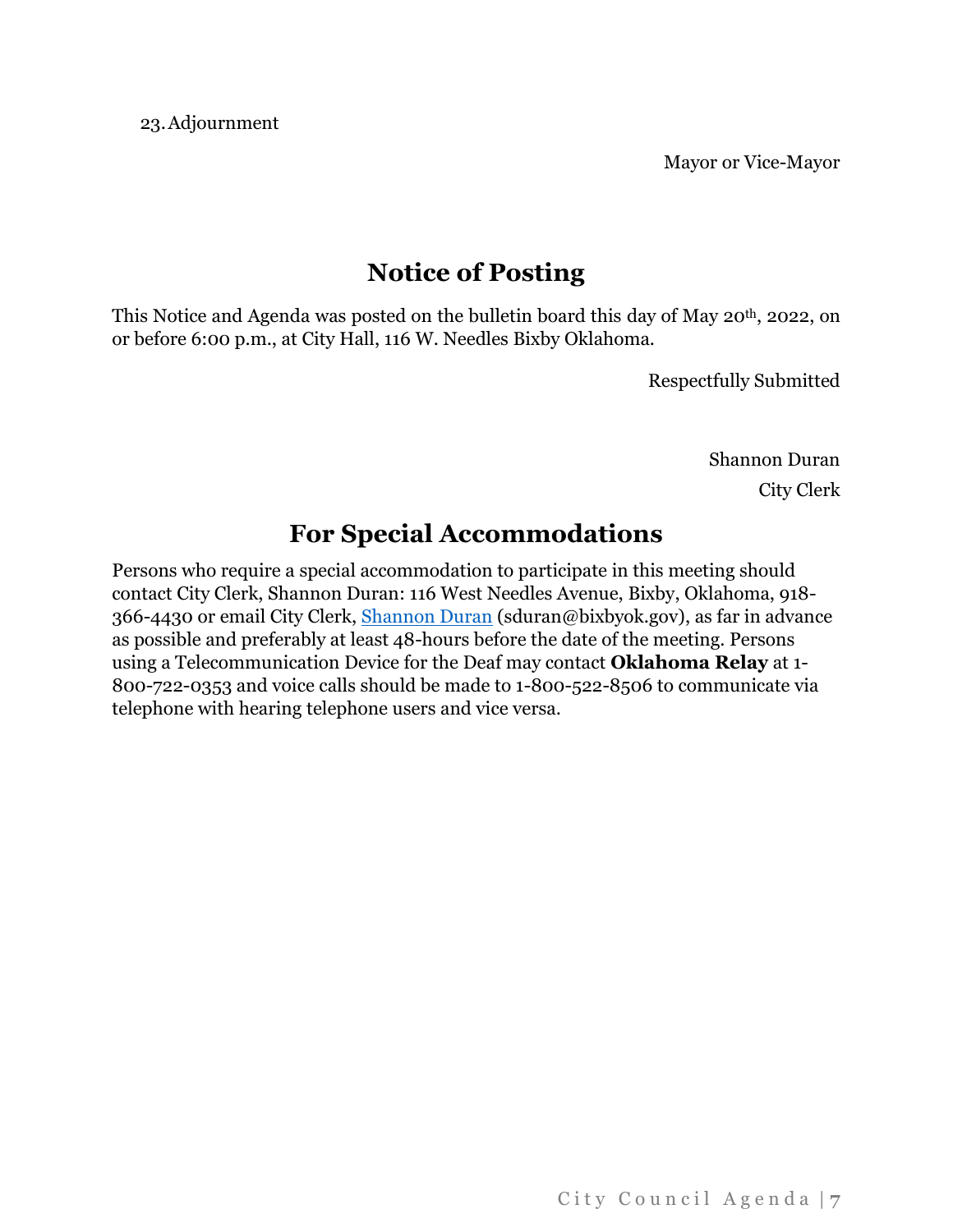# **Bixby Public Works Authority Meeting**

Board of Trustees Municipal Building 116 W. Needles Ave., Bixby, OK 74008 May 23rd, 2022

Time: 6:00 P.M. or immediately Following the City Council Meeting

**Call to Order**

Chairman

**Roll Call**

Secretary

## **Consent Agenda**

#### **Secretary's Report**

#### **Consider and approve:**

- a. Minutes for Bixby Public Works Authority regular meeting 05/09/22.
- b. Consider and/or approve purchase order to Oklahoma Municipal Assurance Group for renewal of City's general liability and automobile insurance in the amount of \$25,776.91 (BPWA's portion of total bill).
- c. Consider and/or approve purchase order to Oklahoma Municipal Assurance Group for renewal of City's property insurance in the amount of \$35,608.19 (BPWA's portion of total bill).
- d. Consider and/or approve professional service agreement and purchase order to Crawford and Associates for FY-22 Financial Statement preparation and accounting assistance as needed in the amount of \$25,000 (BPWA portion).
- e. Consider and or approve 2022-2023 Oklahoma Municipal League Service Fees in the amount of \$10,273.00 (BPWA portion).
- f. Discuss and/or approve renewing contract with Dunn-Right Cleaning Service, Inc. to provide Janitorial Services for Dawes Building at cost of \$1,045/month.
- g. Discuss and/or take action on purchasing unleaded gasoline for \$25,000.